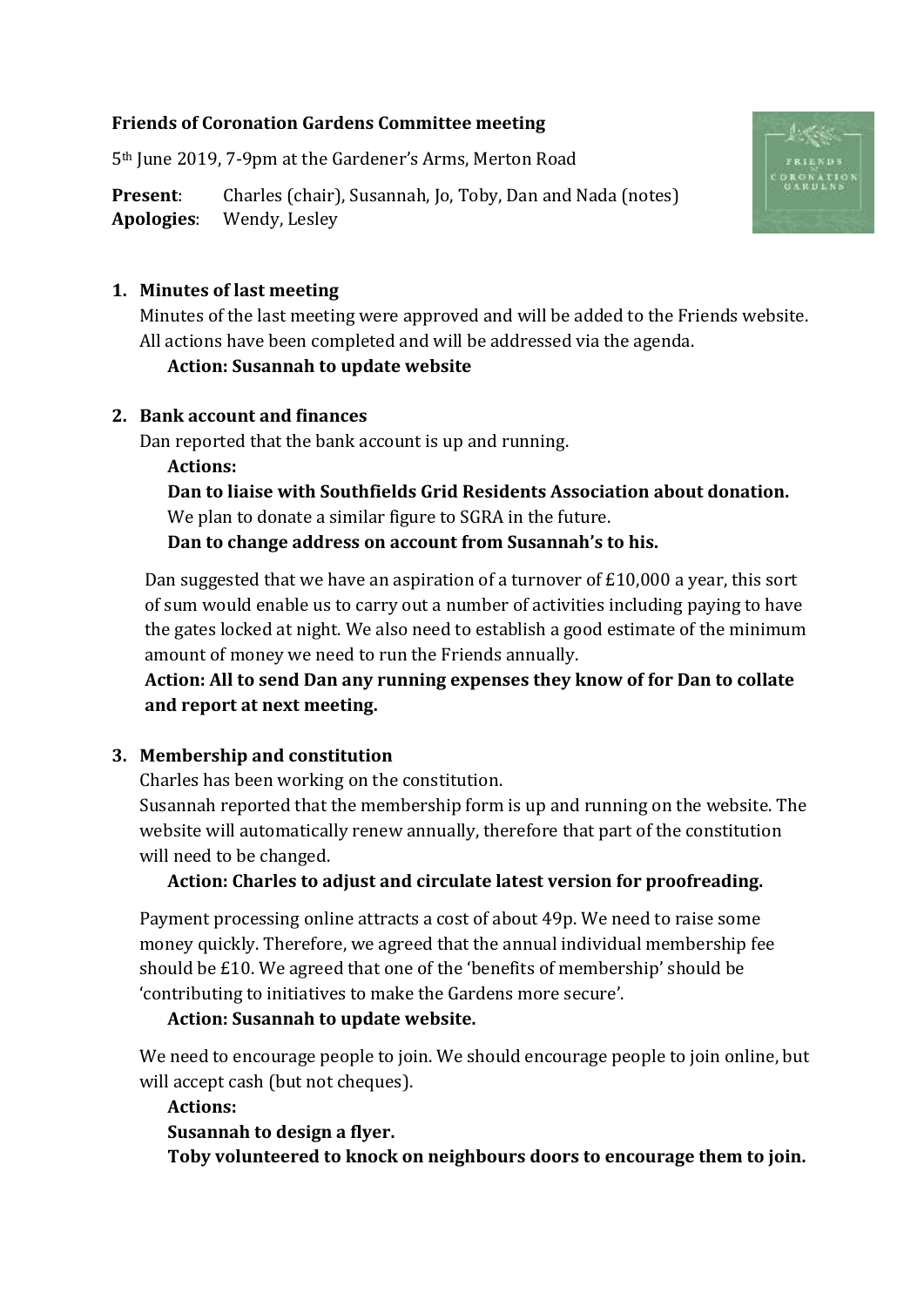## **4. Updates**

## **a) Relationship with Enable**

On 22nd May 2019, Susannah, Wendy, Lesley and Jo met with Marina from Enable to discuss general maintenance, management plans and our hopes for the Gardens. At the moment, we have a follow-up meeting with Valerie from Enable scheduled for 23rd June. Susannah has also met with the Events team and the Marketing team at Enable. The events team can lend us some equipment such as tables and gazebos. If we run events we need to fill in some paperwork online including a risk assessment. Susannah has been investigating possibilities for security as events.

Susannah, Charles and Nada met with Ian Mitchell, the managing director of Enable, in the Gardens on the morning of the committee meeting. Following feedback from different Friends groups they are going to rethink the relationship between Friends groups and Enable – this includes withdrawing the present version of the Charter and removing site fees for events organised by Friends groups.

Before we can do anything constructive in the Gardens, we need to know what Enable will commit to doing. We also need access to water in the garden. We are hoping to hear from Enable soon.

**Action: Jo to contact Thames Water, the nursery and Riversdale school.**

## **b) Locking the gates at night**

Dan has sent his proposals for locking the gates at night to Enable. We need to be ready to raise money to get this done.

## **c) Building relationships with schools and the local community**

Susannah and others have been forging links with schools and the local community. Riversdale and Sheringdale schools both use the Gardens. Southfields Academy have offered to contribute music to events and to build birdboxes for us.

The charity World Hearbeat Music Academy [\(https://worldheartbeat.org\)](https://worldheartbeat.org/) will provide some music at the Summer Picnic.

As part of this activity, Susannah is organising an event in the Gardens on **14th December 2019** which will include carol singing from local schools. We plan to ask for a donation to enter. Susannah has approached 10 small local busineses who might be interested in running stalls.

We are aware that this activity may be perceived as a clash with the switching on of the Southfields Christmas lights organised by the Southfields Business Forum. We want to work in partnership and feel that there is little overlap between the two events. To avoid a clash with SGRA initiative we agreed to call this event Winter Wonder Garden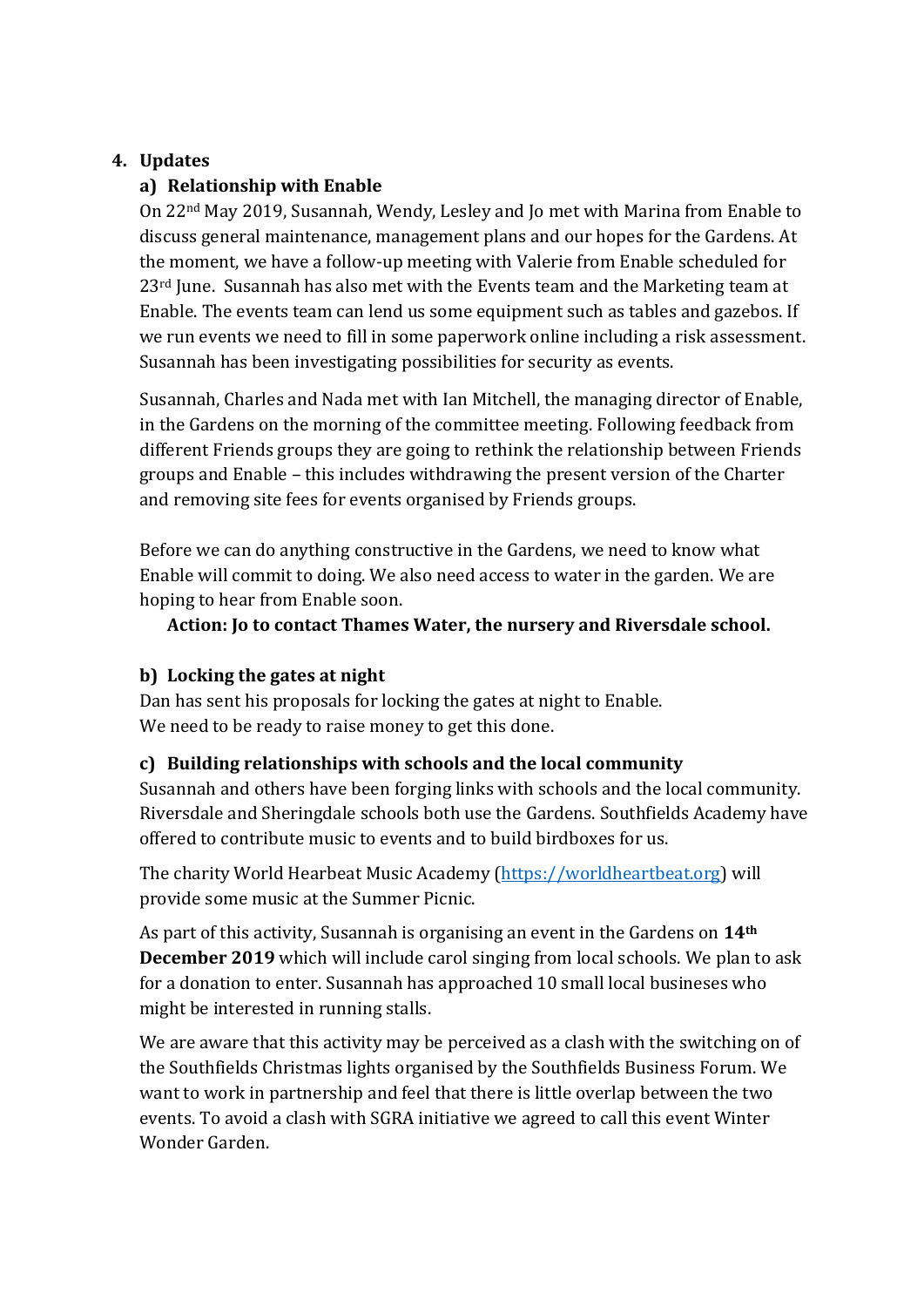## **d) Building links with local politicians**

Charles and Susannah are in contact with local politicians. Cllr Kim Caddy has been very supported and has assured us that the Garden railings will be painted this month. Susannah has asked the new Mayor of Wandsworth

[\(http://www.wandsworth.gov.uk/news/article/15063/wandsworth\\_welcomes\\_ne](http://www.wandsworth.gov.uk/news/article/15063/wandsworth_welcomes_new_mayor) w mayor) to attend our winter event.

## **e) Other ideas for awareness raising/fundraising**

We are hoping to ask for sponsors for the birdboxes. Jo suggested getting people to buy one for us and one for themselves.

Susannah is investigating asking for donations for lanterns at the Winter Wonder Garden event.

# **5. Love Parks picnic**

The Love Picnics event is going ahead on 6<sup>th</sup> July 2019. As we will not be charged a site fee we can investigate making this event a little less informal. This date also coincides with the Fields in Trust 'Have a Field Day' initiatives, we are listed as taking part [\(http://www.fieldsintrust.org/have-a-field-day\)](http://www.fieldsintrust.org/have-a-field-day). Toby said he would not be able to attend.

## **Actions:**

- **All to try to attend and let Susannah know when they will be available.**
- **Nada to investigate public liability insurance with help from Dan.**
- **Susannah to create a leaflet, including the address of the Gardens, Fields in Trust logo, link to becoming a member of the Friends, being clear to bring your own picnic, notice of no barbeques.**
- **All to volunteer to distribute the leaflet to homes, businesses, schools, etc.**
- **If necessary, Susannah and Nada to complete Enable Events paperwork, including risk assessment.**
- **Susannah to contact Enable about emptying bins after the event.**
- **All to try to recruit volunteers (via email newsletter, social media and any other contacts) to:**
	- o **Handout/distribute leaflets before the event**
	- o **Clear litter on the morning of the event**
	- o **Create and put up decorations.**
	- o **Give out bin bags, clear up afterwards.**
- **Charles to links with Southfield Farmers Market, with a view to distributing leaflet there, encouraging people to buy their picnic there, and possibility of bring left overs to the Gardens.**